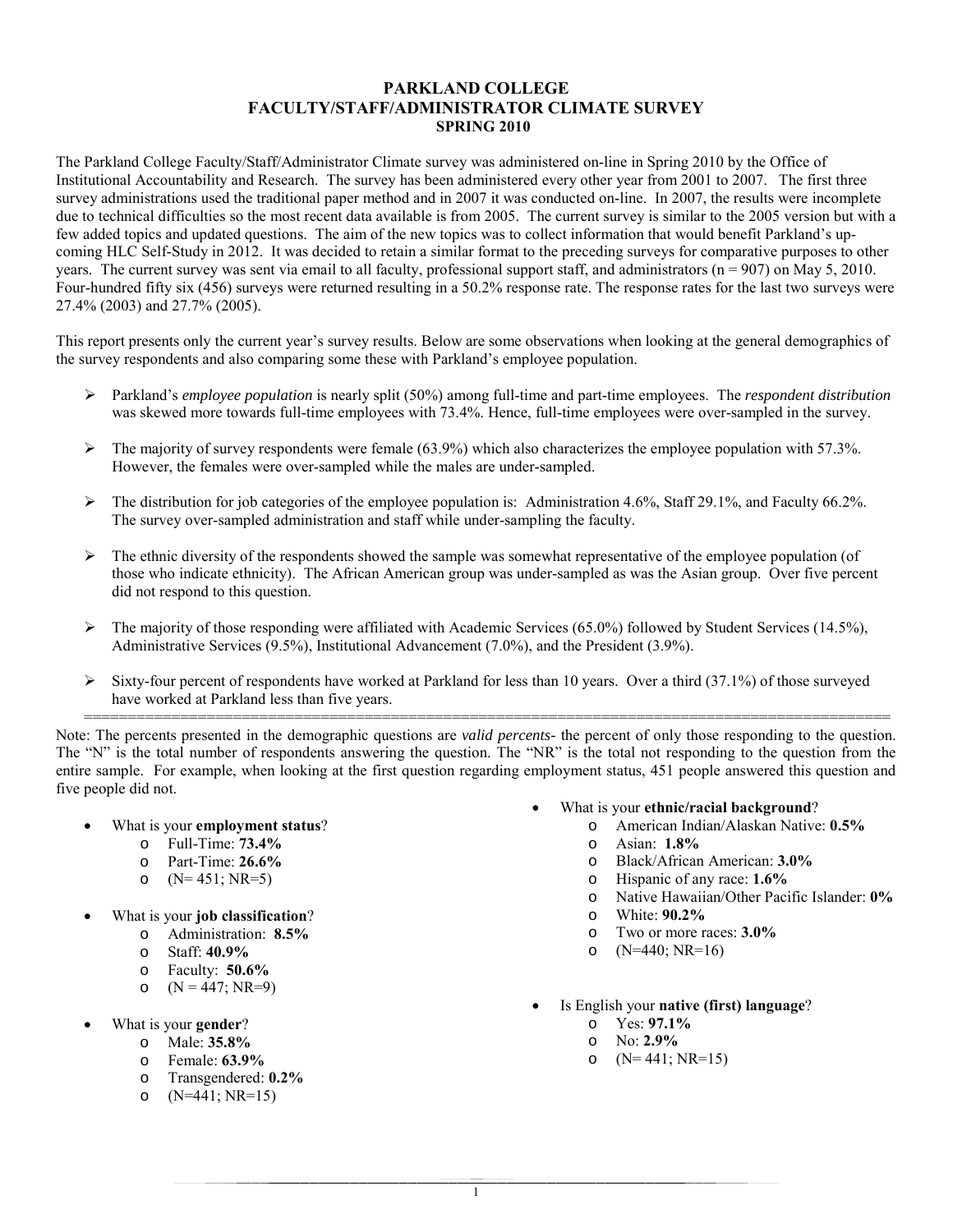- What is your **sexual orientation**?
	- o Heterosexual: **92.2%**
	-
	- o Gay/Lesbian: **6.1%** o Bi-Sexual: **1.7%**
	- $(N=411; NR=45)$
- How many years have you been **employed at Parkland**?
	- o Less than a year: **8.1%**
	- o 1-5 years: **29.0%**
	- o 6-10 years: **26.5%**
	- o 11-20 years: **24.7%**
	- o 20+ years: **11.8%**
	- o  $(N = 442; NR = 14)$
- What **area of the college** are you *affiliated* with? Note: Please refer to the list below to see what departments fall into each administrative area.
	- o President: **3.9%**
	- Academic Services: **65.0%**
	- o Administrative Services: **9.5%**
	- o Institutional Advancement: **7.0%**
	- o Student Services: **14.5%**
	- o (N=440; NR=16)

Administrative Areas:

- **President:** (Assistant to President/Board of Trustees, Board of Trustees, Community Relations, Marketing & Creative Services, Parkland College Foundation, Physical Plant)
- **Academic Services**: (Academic Services, Business & Agri-Industries, Career Programs, Center for Academic Success, Center for Excellence, Computer Science & Information Technology, Engineering Science & Technologies, Fine & Applied Arts, Health Professions, Humanities, Library, Mathematics, Natural Sciences, Planetarium, Social Sciences & Human Services)
- **Administrative Services**: (Bookstore, Business Office, Campus Technologies, Child Development Center, Human Resources)
- **Institutional Advancement:** (Adult Basic Education, Business Training, Distance/Virtual Learning, Grants/Contracts, Institutional Accountability/Research, International Education, Workforce Development)
- **Student Services:** (Admissions & Enrollment Management, Adult Re-entry, Assessment, Athletics, Career Center, Community Education, Counseling & Advising Center, Dean of Students, Disability Services, Financial Aid, Public Safety, Student Life, Student Support Services)
- Please rate your level of **satisfaction and importance** with each of the following:

| <b>Statement:</b>                                           |     | Importance                             |                         |     | <b>Satisfaction</b> |                      |             |                             |
|-------------------------------------------------------------|-----|----------------------------------------|-------------------------|-----|---------------------|----------------------|-------------|-----------------------------|
| Presence of other faculty, staff, and<br>administrators who | N   | <b>Very</b><br>Important/<br>Important | <b>Not</b><br>Important | N   | <b>Too Few</b>      | Just<br><b>Right</b> | Too<br>Many | Don't<br>Know/<br><b>NA</b> |
| are of various racial/ethnic groups.                        | 432 | 69.0%                                  | 31.0%                   | 431 | 30.6%               | 46.2%                | 1.2%        | 22.0%                       |
| are women.                                                  | 431 | 68.4%                                  | 31.6%                   | 429 | $5.6\%$             | 68.8%                | $6.1\%$     | 19.6%                       |
| are men.                                                    | 426 | 62.9%                                  | 37.1%                   | 430 | $7.4\%$             | 67.0%                | 5.3%        | 20.2%                       |
| are physically different or have<br>disabilities.           | 432 | 60.2%                                  | 39.8%                   | 429 | 24.5%               | 38.7%                | $0.2\%$     | 36.6%                       |
| have different religious affiliations.                      | 432 | $45.6\%$                               | 54.4%                   | 429 | 8.4%                | 32.2%                | $0.5\%$     | 59.0%                       |
| have different sexual orientations.                         | 430 | 43.7%                                  | 56.3%                   | 429 | 4.4%                | 36.1%                | $5.6\%$     | 53.8%                       |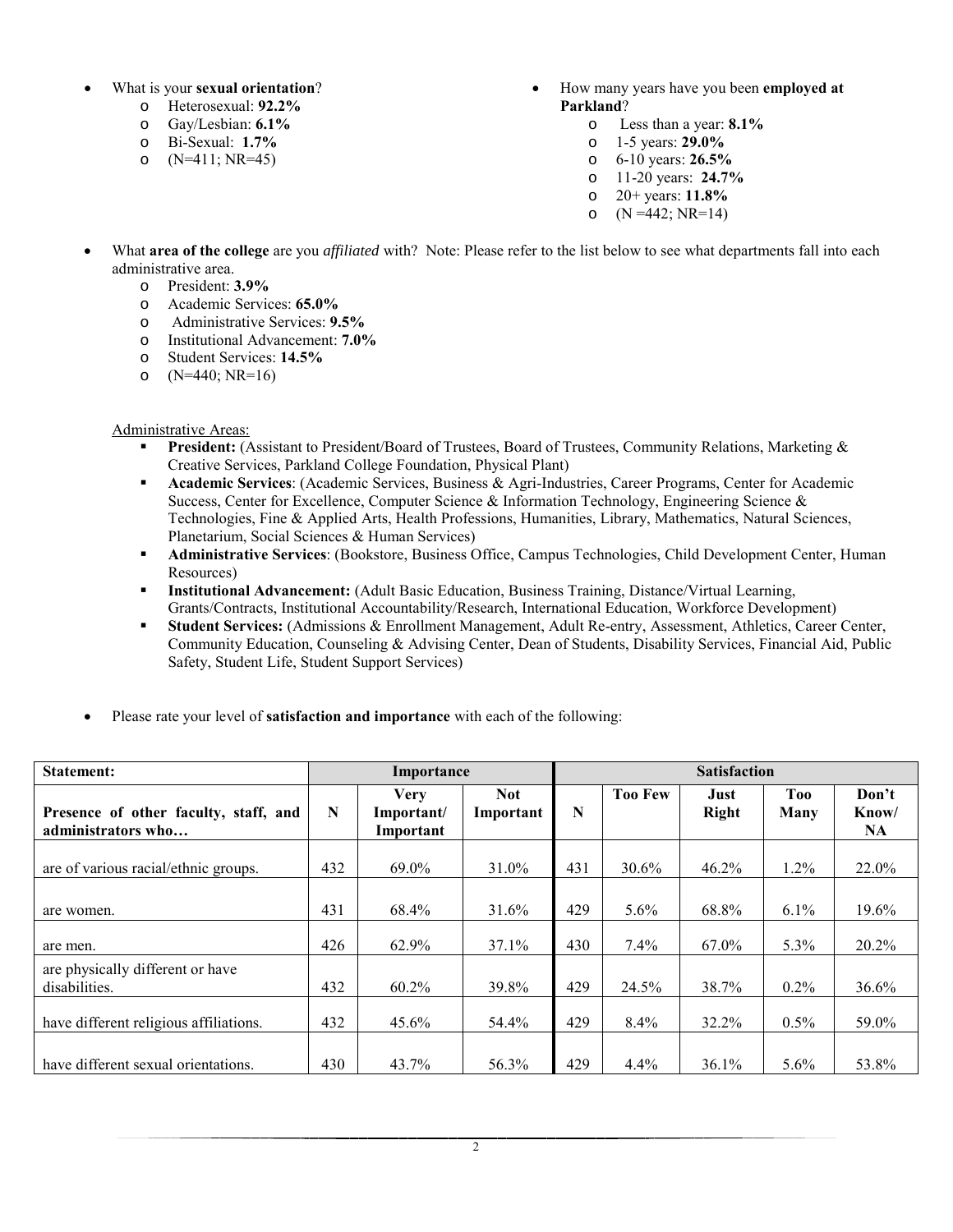- Have you been **treated unfairly or harassed at Parkland College** in the past five years because of race, gender, sexual orientation, religion, age, accent, or disability?
	- o Yes: **10.7%**
	- o No: **89.3%**
	- $(N=431; NR=5.5\%)$
- If answered yes, **how often has this occurred**?
	- o Very Often: **12.8%**
	- o Often: **27.7%**
	- o Sometimes: **21.4%**
	- o Rarely/Seldom: **38.3%**
	- o (N=47; NR=89.7%)
- Please **elaborate (narrative-opened ended question):** Thirty six respondents answered this question. Please see the following summary:
	- o General Work Environment: 8 (22.2%)
	-
	- $\circ$  Age: 5 (13.9%)<br>  $\circ$  Race/Ethnicity: o Race/Ethnicity: 5 (13.9%)<br>
	o Gender/maternity: 4 (11.1%)
	-
	- o Gender/maternity: 4 (11.1%)<br>
	o Sexual Orientation: 4 (11.1%)
	- o Sexual Orientation: 4 (11.1%) o Unknown focus/other comment: 3 (8.3%)
	- Religion: 3 (8.3%)
	- o Sexual Harassment: 3 (8.3%)
	- o Disability: 1 (2.8%)

|                                          |     |               | Compared to 3 years ago |          | Likelihood of change in the next 3 to 5<br>vears |     |               |                   |       |
|------------------------------------------|-----|---------------|-------------------------|----------|--------------------------------------------------|-----|---------------|-------------------|-------|
| Your perception of                       | N   | <b>Better</b> | About<br>the same       | Worse    | Do not<br>Know/<br><b>NA</b>                     | N   | <b>Better</b> | About the<br>same | Worse |
| The quality of education and<br>services | 425 | 31.3%         | 41.6%                   | $7.5\%$  | 19.5%                                            | 419 | 51.6%         | 39.4%             | 9.1%  |
| The workload                             | 425 | 4.2%          | 44.7%                   | 32.0%    | 19.0%                                            | 418 | 15.3%         | 51.2%             | 33.5% |
| Commitment to diversity                  | 422 | 28.0%         | 44.3%                   | 6.4%     | 21.3%                                            | 412 | 41.5%         | 53.9%             | 4.6%  |
| Hiring practices                         | 425 | 17.2%         | 44.5%                   | $13.4\%$ | 24.9%                                            | 415 | 32.3%         | 59.0%             | 8.7%  |
| Organizational structure                 | 423 | 13.4%         | 51.3%                   | 13.8%    | 21.6%                                            | 414 | 28.0%         | 60.4%             | 11.6% |
| Leadership                               | 423 | 29.8%         | 32.4%                   | 17.5%    | 20.3%                                            | 410 | 32.7%         | 54.4%             | 12.9% |
| Mentoring                                | 423 | 14.7%         | 44.4%                   | 12.5%    | 28.4%                                            | 410 | 26.1%         | 66.6%             | 7.3%  |

• Please rate your **perceptions of how Parkland has changed** on the following items from now compared to three years ago: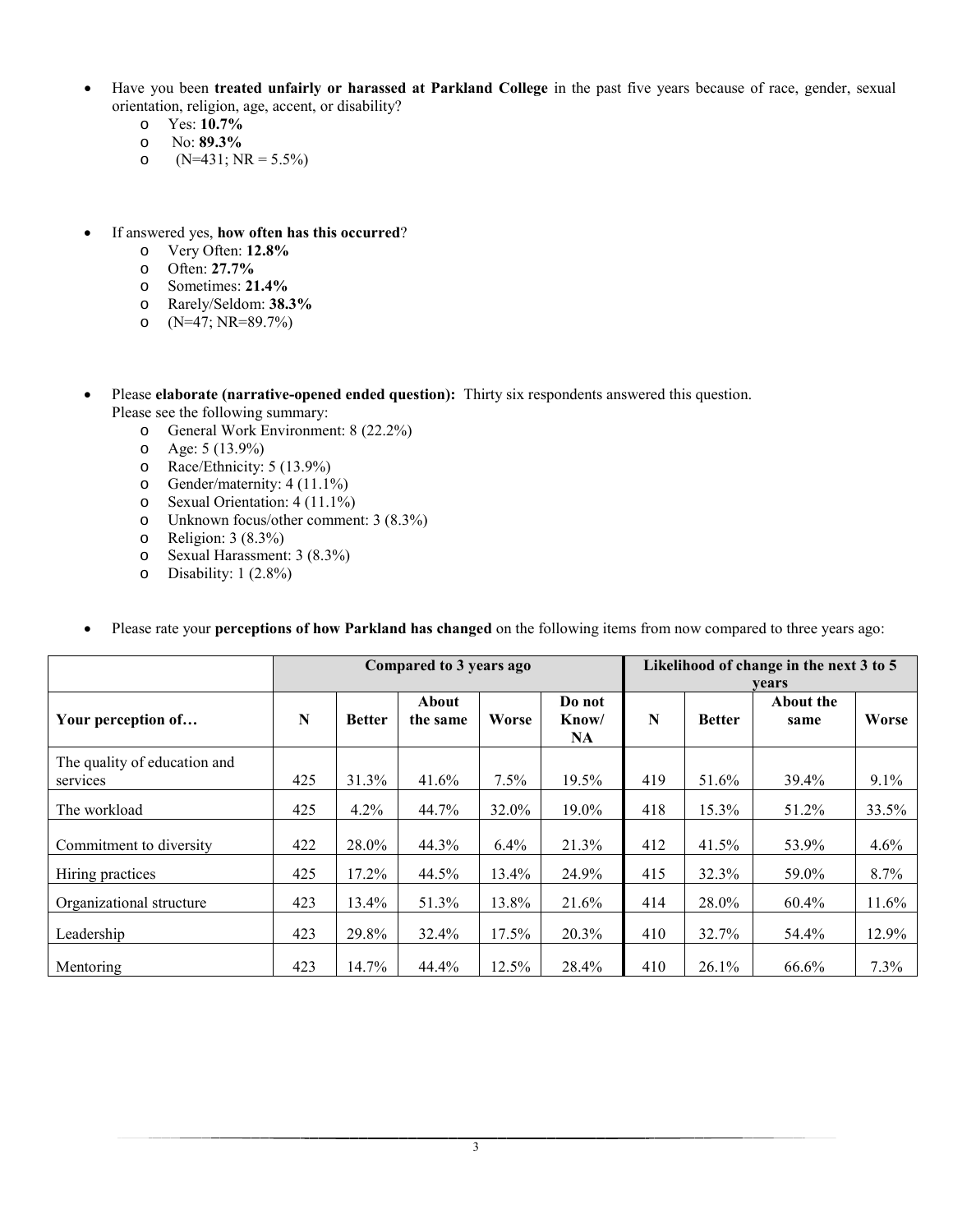• Using the adjectives below, please check the number you feel most **characterizes the atmosphere** at Parkland.

| Adjective           | $\mathbf N$ | $\mathbf{1}$ | $\overline{2}$ | $\mathbf{3}$ | $\overline{\mathbf{4}}$ | 5     | Mean | Adjective           |
|---------------------|-------------|--------------|----------------|--------------|-------------------------|-------|------|---------------------|
|                     |             |              |                |              |                         |       |      |                     |
| Tense               | 425         | 9.2%         | 14.6%          | 24.7         | 36.5%                   | 15.1% | 3.34 | Relaxed             |
| Hostile             | 427         | $4.0\%$      | 7.5%           | 21.1%        | 37.2%                   | 30.2% | 3.82 | Friendly            |
| Socially Separated  | 424         | 8.5%         | 18.2%          | 37.3%        | 22.4%                   | 13.7% | 3.15 | Socially Integrated |
| Indifferent         | 425         | 7.5%         | 9.2%           | 29.9%        | 37.2%                   | 16.2% | 3.45 | Concerned           |
| Exclusive           | 426         | 8.0%         | 12.9%          | 28.6%        | 30.8%                   | 19.7% | 3.41 | Inclusive           |
| Insensitive         | 424         | 6.6%         | 10.6%          | 28.5%        | 36.6%                   | 17.7% | 3.48 | Sensitive           |
| Racially Intolerant | 424         | 1.9%         | 4.2%           | 25.5%        | 33.0%                   | 35.4% | 3.96 | Racially Tolerant   |
| Unsupportive        | 425         | 7.8%         | 8.9%           | 23.8%        | 24.4%                   | 25.2% | 3.60 | Supportive          |
| Close-Minded        | 425         | 4.9%         | 10.8%          | 29.4%        | 34.6%                   | 20.2% | 3.54 | Open-minded         |
| Competitive         | 426         | 6.1%         | 9.9%           | 30.8%        | 34.3%                   | 19.0% | 3.50 | Cooperative         |

• Please indicate the extent to which you are **familiar** with each of the following:

| <b>Parkland Unit</b>                       | N   | <b>Very</b><br>Familiar | Somewhat<br>Familiar | Somewhat<br><b>Unfamiliar</b> | Not at all<br>Familiar |
|--------------------------------------------|-----|-------------------------|----------------------|-------------------------------|------------------------|
| Academic Scheduling                        | 426 | 23.7%                   | 46.2%                | 16.4%                         | 13.6%                  |
| <b>Adult Re-Entry Center</b>               | 422 | 16.6%                   | 40.8%                | 19.4%                         | 23.2%                  |
| Art Gallery                                | 422 | 24.2%                   | 44.1%                | 20.4%                         | 11.4%                  |
| Center for Academic Success                | 423 | 38.1%                   | 45.9%                | 10.2%                         | 5.9%                   |
| CAS: Peer Tutoring                         | 424 | 28.3%                   | 44.1%                | 16.3%                         | 11.3%                  |
| CAS: Writing Lab                           | 423 | 27.4%                   | 40.9%                | 20.8%                         | 10.9%                  |
| Child Development Center                   | 419 | 17.9%                   | 32.0%                | 25.8%                         | 24.3%                  |
| Dental Hygiene Clinic                      | 423 | 14.4%                   | 36.6%                | 25.5%                         | 23.4%                  |
| <b>Disability Services</b>                 | 421 | 33.7%                   | 43.7%                | 15.0%                         | $7.6\%$                |
| Distance and Virtual Learning              | 421 | 37.8%                   | 34.4%                | 18.5%                         | $9.3\%$                |
| Parkland College Radio Station (WPCD)      | 420 | 14.0%                   | 36.9%                | 28.1%                         | 21.0%                  |
| Parkland College Television Station (PCTV) | 421 | 17.8%                   | 36.6%                | 27.6%                         | 18.1%                  |
| Planetarium                                | 420 | 31.0%                   | 47.4%                | 13.6%                         | 8.1%                   |
| Theater                                    | 421 | 30.6%                   | 46.8%                | 13.5%                         | $9.0\%$                |
| Tony Noel Ag Center                        | 421 | 14.5%                   | 35.4%                | 26.6%                         | 23.5%                  |
| <b>Wellness Center</b>                     | 419 | 15.0%                   | 32.2%                | 30.5%                         | 22.2%                  |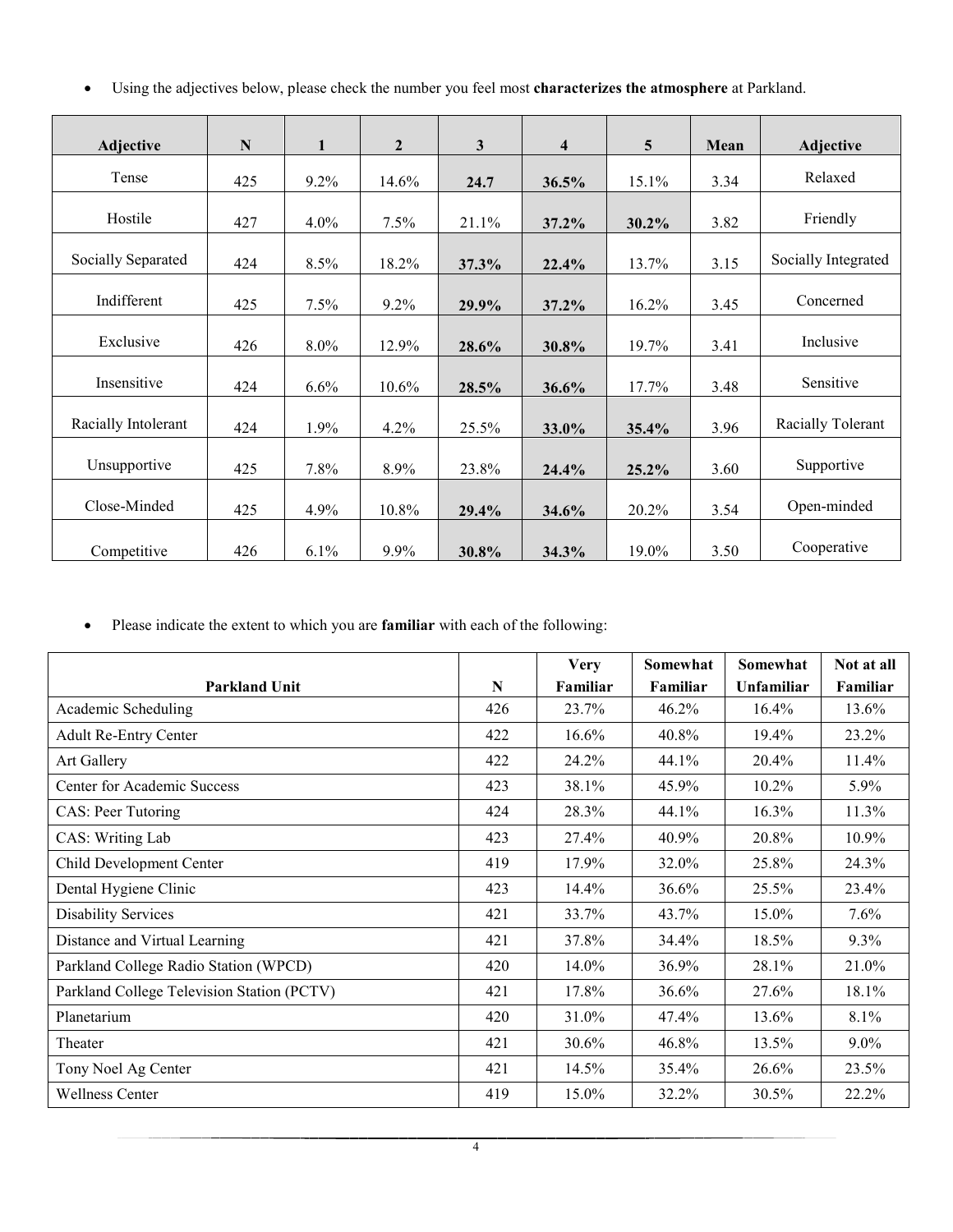• How **familiar** are you with the following:

|                                                    |     | $Verify +$ | <b>Very</b> | Somewhat | Somewhat   | Not at all |
|----------------------------------------------------|-----|------------|-------------|----------|------------|------------|
| Familiar with                                      | N   | Somewhat   | Familiar    | Familiar | Unfamiliar | Familiar   |
|                                                    |     | Familiar   |             |          |            |            |
| Parkland's Mission Statement                       | 426 | $94.1\%$   | 59.5%       | 34.6%    | $4.7\%$    | 1.2%       |
| Parkland's Core Values                             | 422 | $92.4\%$   | 55.5%       | 36.9%    | $6.4\%$    | 1.2%       |
| (pertaining)<br>Parkland's<br>Plan<br>Master<br>to | 424 | 84.0%      | 38.2%       | 45.8%    | 13.0%      | 3.1%       |
| construction)                                      |     |            |             |          |            |            |

• Please rate how **important** the following campus department/units are in doing your job and how **satisfied** you are with each:

|                                                   |           | Importance                             |                         | <b>Satisfaction</b> |                                                                               |                                                                                         |                                                            |  |
|---------------------------------------------------|-----------|----------------------------------------|-------------------------|---------------------|-------------------------------------------------------------------------------|-----------------------------------------------------------------------------------------|------------------------------------------------------------|--|
| <b>Campus Department/</b><br>Unit:                | ${\bf N}$ | <b>Very</b><br>Important/<br>Important | <b>Not</b><br>Important | ${\bf N}$           | <b>Experience</b><br>with unit:<br><b>Very Satisfied/</b><br><b>Satisfied</b> | <b>Experience</b><br>with unit:<br><b>Very</b><br>Dissatisfied /<br><b>Dissatisfied</b> | <b>All Sample:</b><br>No<br><b>Experience</b><br>with unit |  |
| Admissions and<br><b>Enrollment Management</b>    | 417       | 86.6%                                  | 13.4%                   | 415                 | 88.1%                                                                         | 11.9%                                                                                   | 14.7%                                                      |  |
| <b>Adult Basic Education</b>                      | 415       | 54.5%                                  | 45.5%                   | 419                 | 97.9%                                                                         | 2.1%                                                                                    | 42.7%                                                      |  |
| <b>Assessment Center</b>                          | 415       | 72.3%                                  | 27.7%                   | 419                 | 91.0%                                                                         | $9.0\%$                                                                                 | 25.8%                                                      |  |
| Bookstore                                         | 416       | 77.4%                                  | 22.6%                   | 417                 | 92.0%                                                                         | 8.0%                                                                                    | 3.8%                                                       |  |
| <b>Business Training</b>                          | 412       | 42.5%                                  | 57.5%                   | 419                 | 93.9%                                                                         | 6.1%                                                                                    | 41.5%                                                      |  |
| Business Office/<br>Purchasing                    | 417       | 73.6%                                  | 26.4%                   | 415                 | 85.7%                                                                         | 14.3%                                                                                   | 30.8%                                                      |  |
| Campus Mail Services                              | 418       | 82.5%                                  | 9.2%                    | 417                 | 93.8%                                                                         | 6.2%                                                                                    | 7.2%                                                       |  |
| Campus Technologies                               | 417       | 97.6%                                  | 2.4%                    | 418                 | 90.4%                                                                         | 9.6%                                                                                    | 2.6%                                                       |  |
| Career Center                                     | 415       | 57.3%                                  | 42.7%                   | 419                 | 95.0%                                                                         | 5.0%                                                                                    | 33.7%                                                      |  |
| Counseling/Advising                               | 417       | 79.9%                                  | 20.1%                   | 416                 | 84.6%                                                                         | 15.4%                                                                                   | 15.9%                                                      |  |
| Center for Excellence in<br>Teaching and Learning | 417       | 76.7%                                  | 23.3%                   | 420                 | 93.9%                                                                         | 6.1%                                                                                    | 9.8%                                                       |  |
| Distance and Virtual<br>Learning                  | 415       | 77.1%                                  | 22.9%                   | 417                 | 90.1%                                                                         | 9.9%                                                                                    | 22.8%                                                      |  |
| Financial Aid and Veteran<br>Services             | 416       | 68.3%                                  | 31.7%                   | 414                 | 95.1%                                                                         | 4.9%                                                                                    | 40.3%                                                      |  |
| Grants and Contracts                              | 417       | 60.4%                                  | 39.6%                   | 418                 | 91.0%                                                                         | $9.0\%$                                                                                 | 47.1%                                                      |  |
| Human Resources                                   | 417       | 83.9%                                  | 16.1%                   | 420                 | 87.7%                                                                         | 12.3%                                                                                   | 3.1%                                                       |  |
| Instit. Accountability and<br>Research            | 417       | 63.3%                                  | 36.7%                   | 418                 | 92.6%                                                                         | 7.4%                                                                                    | 38.3%                                                      |  |
| Library                                           | 415       | 75.2%                                  | 24.8%                   | 416                 | 98.5%                                                                         | 1.5%                                                                                    | 6.5%                                                       |  |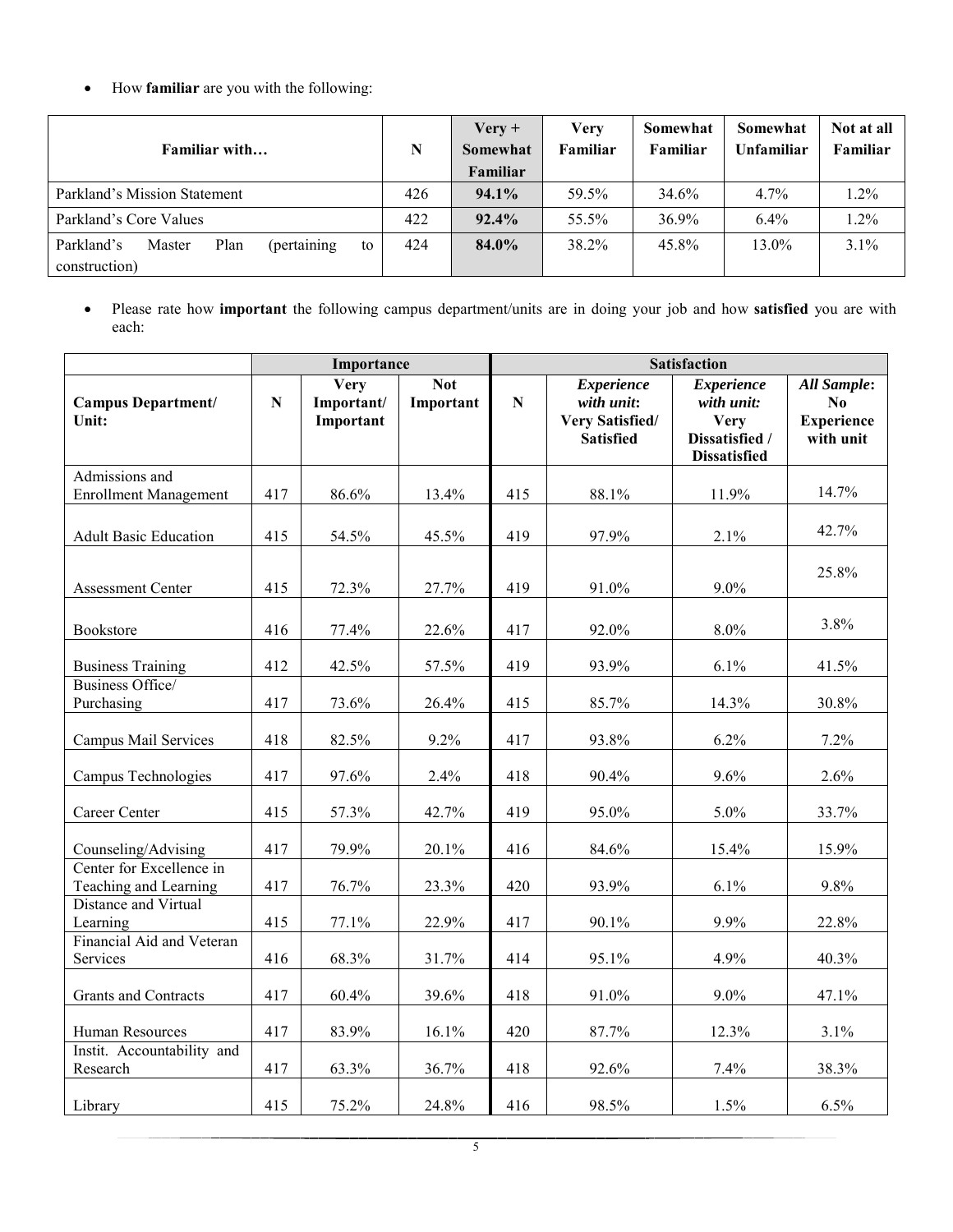| Continued from above                      |     | Importance                             |                         | <b>Satisfaction</b> |                                                                               |                                                                                         |                                                             |
|-------------------------------------------|-----|----------------------------------------|-------------------------|---------------------|-------------------------------------------------------------------------------|-----------------------------------------------------------------------------------------|-------------------------------------------------------------|
| Department/<br>Campus<br>Unit             | N   | <b>Very</b><br>Important/<br>Important | <b>Not</b><br>Important | N                   | <i>Experience</i><br>with unit:<br><b>Very Satisfied/</b><br><b>Satisfied</b> | <i>Experience</i><br>with unit:<br><b>Very</b><br>Dissatisfied /<br><b>Dissatisfied</b> | <b>All Sample:</b><br>No.<br><b>Experience</b><br>with unit |
| Marketing and Creative<br><b>Services</b> | 413 | 70.5%                                  | 29.5%                   | 417                 | 75.1%                                                                         | 24.9%                                                                                   | 24.9%                                                       |
| Parkland College<br>Foundation            | 414 | 57.2%                                  | 42.8%                   | 415                 | 89.2%                                                                         | 10.8%                                                                                   | 35.4%                                                       |
| Physical Plant                            | 417 | 87.8%                                  | $12.2\%$                | 415                 | 75.4%                                                                         | 24.6%                                                                                   | 15.7%                                                       |
| Public Safety                             | 417 | 90.4%                                  | $9.6\%$                 | 418                 | 97.3%                                                                         | 2.7%                                                                                    | $2.6\%$                                                     |
| Student Life                              | 411 | 75.7%                                  | 24.3%                   | 413                 | 94.4%                                                                         | 5.6%                                                                                    | 18.2%                                                       |

• Please rate how **important** the following campus groups/entities are in doing your job and how **satisfied** you are with each:

|                               |     | Importance                             |                         |     |                                                                          | <b>Satisfaction</b>                                                                      |                                                                  |  |
|-------------------------------|-----|----------------------------------------|-------------------------|-----|--------------------------------------------------------------------------|------------------------------------------------------------------------------------------|------------------------------------------------------------------|--|
| <b>Parkland Entity/Group:</b> | N   | <b>Very</b><br>Important/<br>Important | <b>Not</b><br>Important | N   | <b>Experience</b> with<br>group:<br>Very Satisfied /<br><b>Satisfied</b> | <b>Experience</b><br>with group:<br><b>Very</b><br>Dissatisfied /<br><b>Dissatisfied</b> | All Sample:<br>N <sub>0</sub><br><b>Experience</b><br>with group |  |
| Academic Assessment           | 400 | 74.5%                                  | 25.5%                   | 411 | 90.3%                                                                    | 9.7%                                                                                     | 32.4%                                                            |  |
| <b>Board of Trustees</b>      | 398 | 75.6%                                  | 24.4%                   | 412 | 84.7%                                                                    | 15.3%                                                                                    | 31.8%                                                            |  |
| Curriculum Committee          | 399 | 70.2%                                  | 29.8%                   | 413 | 94.9%                                                                    | 5.1%                                                                                     | 42.6%                                                            |  |
| Diversity Committee           | 399 | 55.1%                                  | 44.9%                   | 413 | 87.2%                                                                    | 12.8%                                                                                    | 47.0%                                                            |  |
| Enrollment Mgt. Team          | 396 | 60.4%                                  | 39.6%                   | 414 | 86.4%                                                                    | 13.6%                                                                                    | 60.9%                                                            |  |
| <b>Executive Team</b>         | 399 | 69.7%                                  | 30.3%                   | 411 | 75.4%                                                                    | 24.6%                                                                                    | 44.5%                                                            |  |
| <b>Support Assessment</b>     | 394 | 59.6%                                  | 40.4%                   | 412 | 97.0%                                                                    | 3.0%                                                                                     | 59.7%                                                            |  |
| Annual Planning Comm.         | 397 | 65.0%                                  | 35.0%                   | 413 | 86.7%                                                                    | 13.3%                                                                                    | 52.5%                                                            |  |
| Parkland College Assoc.       | 396 | 60.4%                                  | 39.6%                   | 413 | 94.1%                                                                    | 5.9%                                                                                     | 38.7%                                                            |  |
| Sustainable Campus Comm.      | 397 | 53.4%                                  | 46.6%                   | 414 | 92.2%                                                                    | 7.8%                                                                                     | 38.4%                                                            |  |
| <b>Strategic Planning</b>     | 396 | 72.7%                                  | 27.3%                   | 411 | 86.8%                                                                    | 13.2%                                                                                    | 44.8%                                                            |  |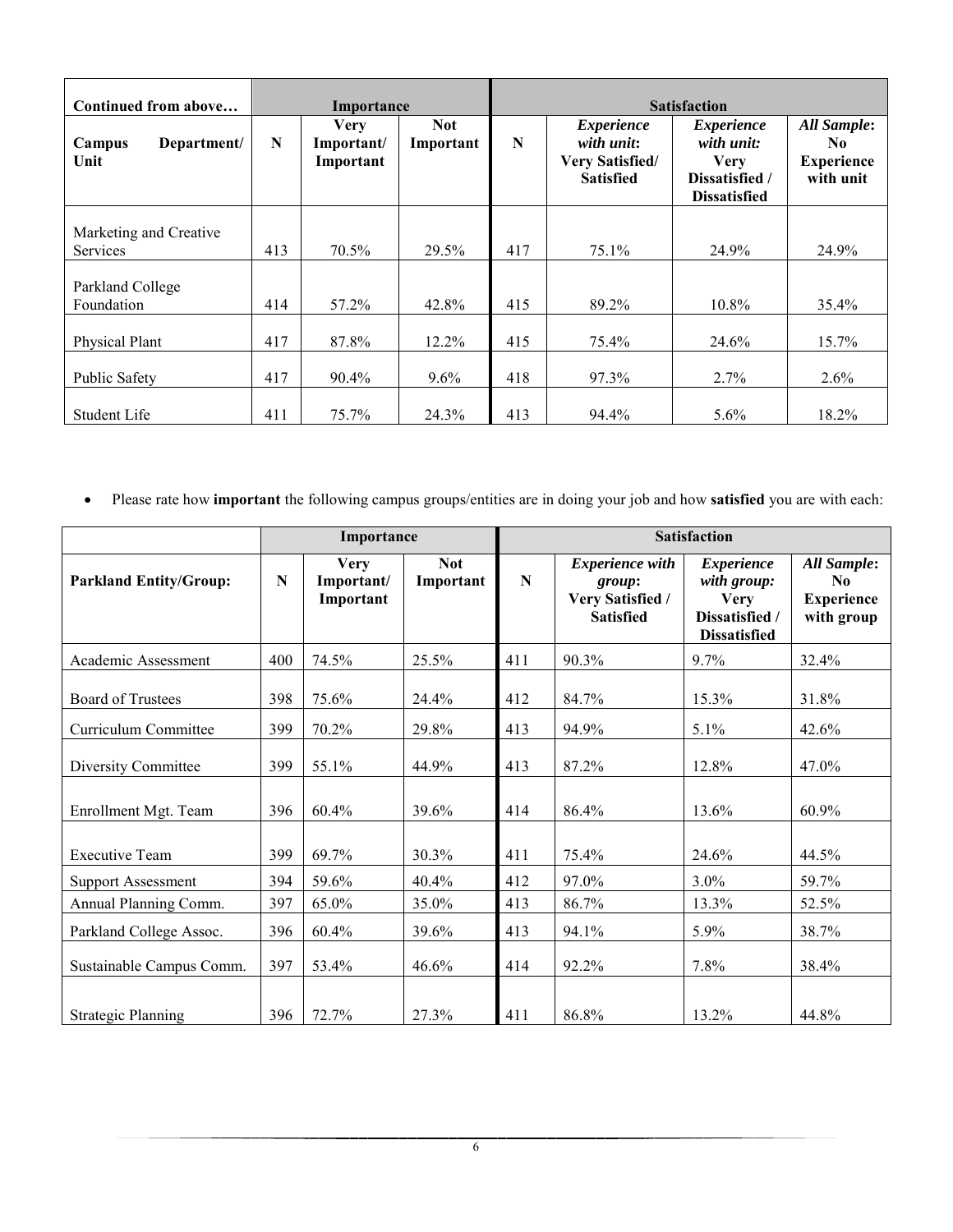• Please rate how **important** the following *job satisfaction contributors* are in doing your job & how **satisfied** you are with each:

|                                                |     | Importance                             |                         | <b>Satisfaction</b> |                                                                         |                                                                                         |                                                |  |
|------------------------------------------------|-----|----------------------------------------|-------------------------|---------------------|-------------------------------------------------------------------------|-----------------------------------------------------------------------------------------|------------------------------------------------|--|
| <b>Job Satisfaction</b><br>Contributer:        | N   | <b>Very</b><br>Important/<br>Important | <b>Not</b><br>Important | $\mathbf N$         | Those with<br>experience:<br><b>Very Satisfied/</b><br><b>Satisfied</b> | <b>Those</b> with<br>experience:<br><b>Very</b><br>Dissatisfied/<br><b>Dissatisfied</b> | <b>All Sample:</b><br><b>Not</b><br>applicable |  |
| Teaching & learning<br>relationships           | 407 | 92.1%                                  | 7.9%                    | 408                 | 91.7%                                                                   | 8.3%                                                                                    | 8.6%                                           |  |
| Colleagues and<br>collaborators support        | 409 | 98.5%                                  | $1.5\%$                 | 408                 | 84.9%                                                                   | $15.1\%$                                                                                | 1.2%                                           |  |
| Salary                                         | 407 | 96.6%                                  | 3.4%                    | 407                 | 78.7%                                                                   | 21.3%                                                                                   | 0.7%                                           |  |
| <b>Benefits</b>                                | 404 | 93.3%                                  | 6.7%                    | 409                 | 87.6%                                                                   | 12.4%                                                                                   | 7.3%                                           |  |
| Union representation/<br>collective bargaining | 408 | 84.3%                                  | 15.7%                   | 404                 | 87.9%                                                                   | 12.1%                                                                                   | $9.9\%$                                        |  |
| Sabbatical leave                               | 407 | 35.9%                                  | 64.1%                   | 409                 | 79.1%                                                                   | 20.9%                                                                                   | 66.0%                                          |  |
| Rewards & recognition                          | 407 | 67.6%                                  | 32.4%                   | 406                 | 69.7%                                                                   | 30.3%                                                                                   | $20.4\%$                                       |  |
| Personal choice &<br>empowerment               | 407 | 93.4%                                  | 6.6%                    | 403                 | 80.9%                                                                   | 19.1%                                                                                   | 7.9%                                           |  |
| Work-life balance                              | 407 | 97.8%                                  | $2.2\%$                 | 407                 | 76.0%                                                                   | 24.0%                                                                                   | 2.7%                                           |  |
| Growth through training<br>and development     | 406 | 96.8%                                  | 3.2%                    | 403                 | 78.9%                                                                   | 21.1%                                                                                   | $6.0\%$                                        |  |

• Please rate how **important** the following statements are to you and to the extent to which you **agree or disagree** with each:

|                                                                                                           |     | Importance                             |                         | <b>Extent of Agreement</b> |                                                                     |                                                                                     |                                                |  |
|-----------------------------------------------------------------------------------------------------------|-----|----------------------------------------|-------------------------|----------------------------|---------------------------------------------------------------------|-------------------------------------------------------------------------------------|------------------------------------------------|--|
| <b>Statements:</b>                                                                                        | N   | <b>Very</b><br>Important/<br>Important | <b>Not</b><br>Important | N                          | <b>Those</b> with<br>experience:<br><b>Strongly Agree/</b><br>Agree | <b>Those with</b><br>experience:<br><b>Strongly</b><br>Disagree/<br><b>Disagree</b> | All<br>Sample:<br>N <sub>0</sub><br>experience |  |
| My supervisor meets with me<br>as appropriate to discuss my<br>performance, career, and/or<br>promotions. | 406 | 92.4%                                  | $7.6\%$                 | 405                        | 73.3%                                                               | 26.7%                                                                               | $2.0\%$                                        |  |
| I feel that I have received<br>adequate guidance/mentoring<br>from colleagues                             | 406 | 94.6%                                  | $5.4\%$                 | 403                        | 77.8%                                                               | 22.2%                                                                               | $1.5\%$                                        |  |
| Faculty or staff who are<br>openly critical of Parkland<br>have no cause to fear<br>retribution.          | 405 | 93.3%                                  | $6.7\%$                 | 404                        | 50.2%                                                               | 49.8%                                                                               | 18.1%                                          |  |
| Expectations concerning<br>promotions and career<br>advancement are made clear.                           | 404 | 95.0%                                  | 5.0%                    | 405                        | 55.6%                                                               | 44.4%                                                                               | 13.3%                                          |  |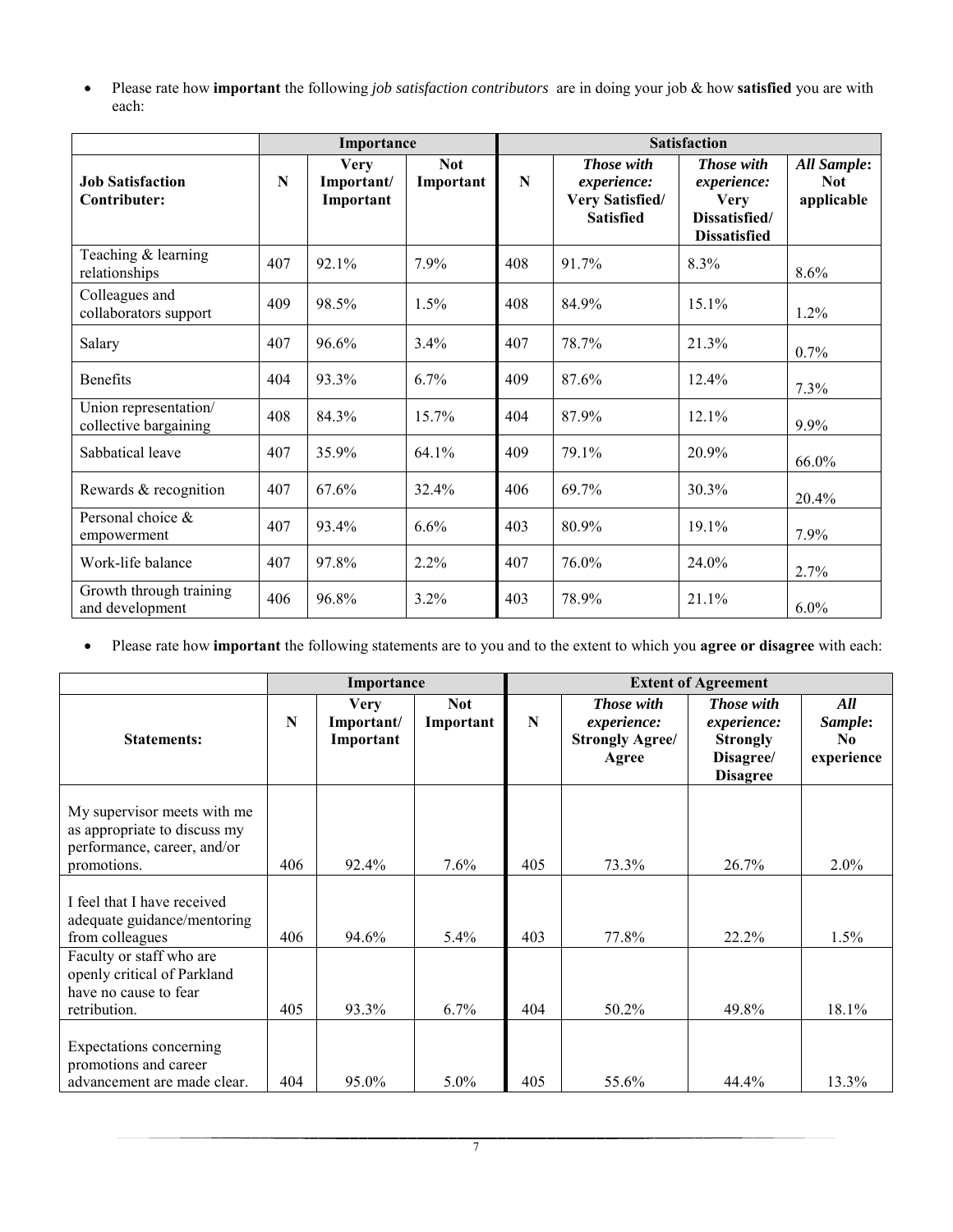| Continued from above                                                                                   | Importance  |                                        |            | <b>Extent of Agreement</b> |                                                              |                                                                              |                                                |  |  |
|--------------------------------------------------------------------------------------------------------|-------------|----------------------------------------|------------|----------------------------|--------------------------------------------------------------|------------------------------------------------------------------------------|------------------------------------------------|--|--|
|                                                                                                        |             |                                        | <b>Not</b> |                            |                                                              |                                                                              |                                                |  |  |
| <b>Statements:</b>                                                                                     | $\mathbf N$ | <b>Very</b><br>Important/<br>Important | Important  | $\mathbf N$                | Those with<br>experience:<br><b>Strongly Agree/</b><br>Agree | Those with<br>experience:<br><b>Strongly</b><br>Disagree/<br><b>Disagree</b> | All<br>Sample:<br>N <sub>0</sub><br>experience |  |  |
| My department holds<br>regularly scheduled staff<br>meetings.                                          | 403         | 87.6%                                  | 12.4%      | 403                        | 78.9%                                                        | 21.1%                                                                        | 3.5%                                           |  |  |
| Career advancement and<br>salary decisions are made<br>fairly.                                         | 401         | 98.5%                                  | 1.5%       | 403                        | 58.5%                                                        | 41.5%                                                                        | 15.6%                                          |  |  |
| Search committees have made<br>a serious effort to hire<br>racial/ethnic minorities and<br>women.      | 401         | 82.0%                                  | 18.0%      | 405                        | 82.8%                                                        | 17.2%                                                                        | 19.8%                                          |  |  |
| There is a desire among my<br>colleagues to enhance<br>diversity.                                      | 402         | 80.6%                                  | 19.4%      | 400                        | 79.8%                                                        | 20.2%                                                                        | 14.8%                                          |  |  |
| There is a desire for teamwork<br>and for balancing personal<br>well-being with concern for<br>others. | 405         | 97.5%                                  | 2.5%       | 404                        | 75.6%                                                        | 24.4%                                                                        | 3.5%                                           |  |  |
| I have good interactions with<br>my colleagues.                                                        | 404         | 99.0%                                  | 1.0%       | 406                        | 91.3%                                                        | 8.7%                                                                         | 0.5%                                           |  |  |
| There is a commitment to<br>quality at Parkland.                                                       | 403         | 99.5%                                  | 0.5%       | 403                        | 87.1%                                                        | 12.9%                                                                        | $0.0\%$                                        |  |  |
| My colleagues care about<br>Parkland students                                                          | 402         | 99.5%                                  | 0.5%       | 403                        | 93.8%                                                        | $6.2\%$                                                                      | $0.0\%$                                        |  |  |
| I feel that my workload is<br>appropriate.                                                             | 404         | 99.0%                                  | 1.0%       | 403                        | 76.1%                                                        | 23.9%                                                                        | 0.5%                                           |  |  |

• Please rate how **important** the following statements are to you and to the extent to which you **agree or disagree** with each:

|                                                                  |     | <b>Satisfaction</b>                                                        |                                                                                         |                                            |  |  |  |  |  |  |
|------------------------------------------------------------------|-----|----------------------------------------------------------------------------|-----------------------------------------------------------------------------------------|--------------------------------------------|--|--|--|--|--|--|
| <b>Statements:</b>                                               | N   | <b>Those with</b><br><i>experience:</i><br><b>Strongly Agree/</b><br>Agree | <b>Those with</b><br><i>experience:</i><br><b>Strongly Disagree/</b><br><b>Disagree</b> | All Sample:<br>No experience/<br><b>NA</b> |  |  |  |  |  |  |
| I feel overwhelmed                                               | 392 | 39.1%                                                                      | 60.9%                                                                                   | $1.5\%$                                    |  |  |  |  |  |  |
| The college treats all employees fairly                          | 377 | 58.4%                                                                      | 41.7%                                                                                   | 5.7%                                       |  |  |  |  |  |  |
| Morale is increasing among my<br>colleagues                      | 376 | 39.1%                                                                      | 60.9%                                                                                   | 5.5%                                       |  |  |  |  |  |  |
| If I had to do it over again, I would<br>take a job at Parkland. | 399 | $92.5\%$                                                                   | $7.5\%$                                                                                 | $0.7\%$                                    |  |  |  |  |  |  |
| I've looked for other employment<br>inside academia              | 340 | $45.2\%$                                                                   | 54.8%                                                                                   | 13.6%                                      |  |  |  |  |  |  |
| I've looked for other employment<br>outside academia             | 339 | 35.7%                                                                      | 64.3%                                                                                   | 13.2%                                      |  |  |  |  |  |  |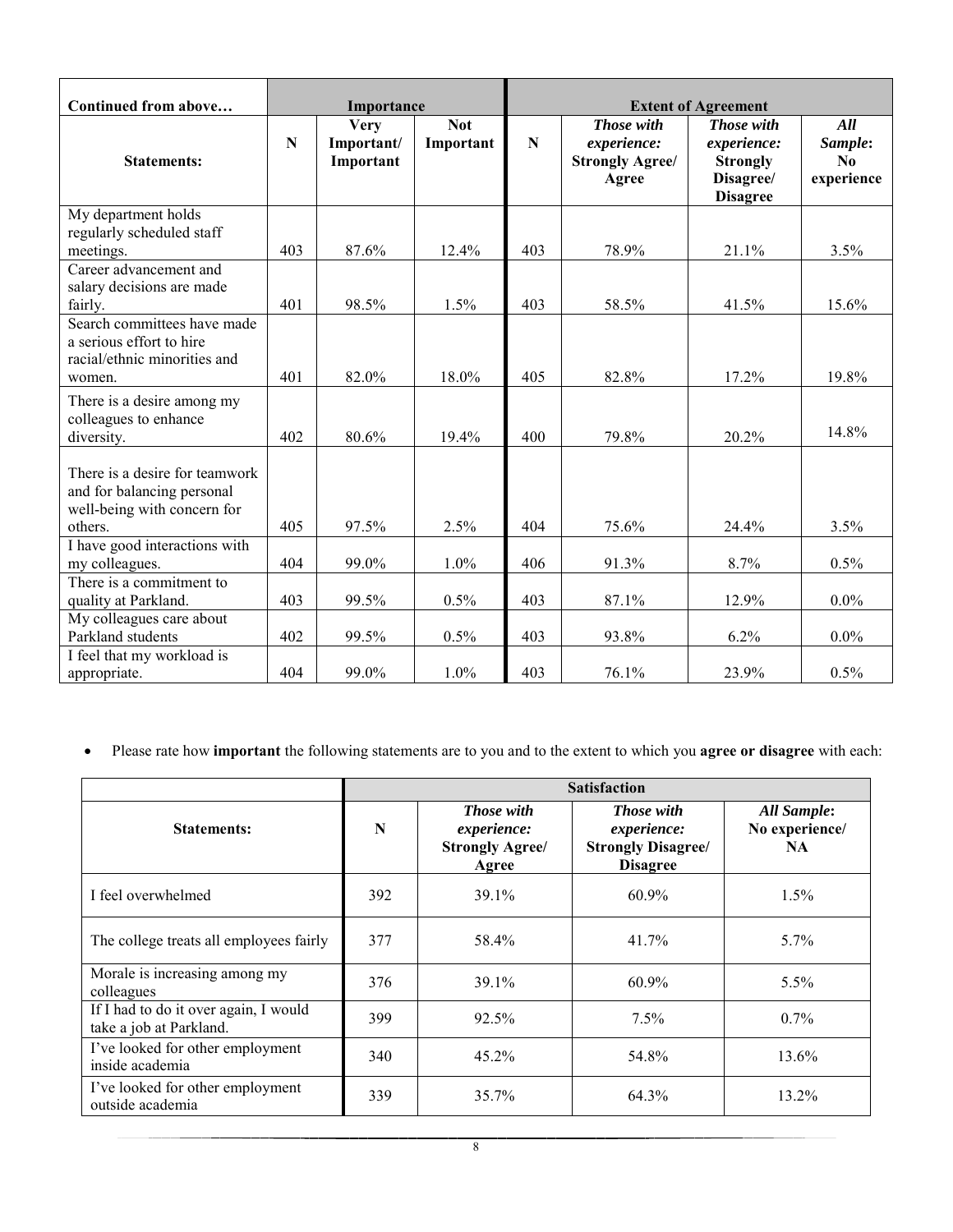• Please rate how **important** the following statements are to you and to the extent to which you **agree or disagree** with each:

|                                                                                                                                 |           | Importance                             |                         | <b>Extent of Agreement</b> |                                                              |                                                                                     |                                    |  |  |  |
|---------------------------------------------------------------------------------------------------------------------------------|-----------|----------------------------------------|-------------------------|----------------------------|--------------------------------------------------------------|-------------------------------------------------------------------------------------|------------------------------------|--|--|--|
| <b>Statements:</b>                                                                                                              | ${\bf N}$ | <b>Very</b><br>Important/<br>Important | <b>Not</b><br>Important | ${\bf N}$                  | Those with<br>experience:<br><b>Strongly Agree/</b><br>Agree | <b>Those with</b><br>experience:<br><b>Strongly</b><br>Disagree/<br><b>Disagree</b> | All<br>Sample:<br>No<br>experience |  |  |  |
| Parkland's fiscal resources are                                                                                                 |           |                                        |                         |                            |                                                              |                                                                                     |                                    |  |  |  |
| managed responsibly.                                                                                                            | 390       | 98.5%                                  | 1.5%                    | 398                        | 88.1%                                                        | 11.9%                                                                               | 11.6%                              |  |  |  |
| Information about Parkland's<br>fiscal condition (i.e. budget) is<br>communicated effectively.<br>There is a common             | 391       | 96.9%                                  | 3.1%                    | 396                        | 85.8%                                                        | 14.2%                                                                               | 7.6%                               |  |  |  |
| institutional direction and<br>focus.                                                                                           | 387       | 98.4%                                  | 1.6%                    | 395                        | 78.7%                                                        | 21.3%                                                                               | 7.3%                               |  |  |  |
| I have a clear understanding<br>of Parkland's planning<br>process.<br>Units are working toward                                  | 387       | 90.7%                                  | 9.3%                    | 395                        | 66.7%                                                        | 33.3%                                                                               | 9.6%                               |  |  |  |
| common institutional goals.                                                                                                     | 383       | 97.7%                                  | 2.3%                    | 396                        | 75.2%                                                        | 24.8%                                                                               | 13.4%                              |  |  |  |
| Data and information is used<br>effectively to identify and<br>solve institutional problems.                                    | 387       | 96.9%                                  | 3.1%                    | 395                        | 73.1%                                                        | 26.9%                                                                               | 22.0%                              |  |  |  |
| The Town Hall Meetings were<br>effective ways to identify new<br>and emerging trends of which<br>the college needs to be aware. | 382       | 80.4%                                  | 19.6%                   | 396                        | 75.9%                                                        | 24.1%                                                                               | 39.1%                              |  |  |  |
| My unit is using feedback<br>from the Town Hall Meetings<br>to develop more effective<br>annual plans.                          | 383       | 76.2%                                  | 23.8%                   | 394                        | 35.8%                                                        | 64.2%                                                                               | 52.5%                              |  |  |  |
| The planning process includes<br>representatives from the<br>community and local<br>businesses.                                 | 383       | 89.6%                                  | 10.4%                   | 392                        | 85.0%                                                        | 15.0%                                                                               | 42.3%                              |  |  |  |
| The planning process has<br>made a difference in how my<br>unit operates.                                                       | 383       | 87.2%                                  | 12.8%                   | 392                        | 60.5%                                                        | 39.5%                                                                               | 41.8%                              |  |  |  |
| The planning process includes<br>consideration for the need for<br>improved facilities.                                         | 384       | 95.3%                                  | 4.7%                    | 390                        | 92.5%                                                        | 7.5%                                                                                | 24.9%                              |  |  |  |
| Opportunities exist to provide<br>input into the departmental<br>planning process.<br>The annual plan ranking                   | 385       | 95.3%                                  | 4.7%                    | 394                        | 81.0%                                                        | 19.0%                                                                               | 17.3%                              |  |  |  |
| process is a fair method<br>allocating discretionary<br>dollars.<br>I play a role in the planning                               | 383       | 91.4%                                  | 8.6%                    | 393                        | 74.6%                                                        | 25.4%                                                                               | 35.9%                              |  |  |  |
| process.                                                                                                                        | 383       | 78.6%                                  | 21.4%                   | 389                        | 55.8%                                                        | 44.2%                                                                               | 33.7%                              |  |  |  |

9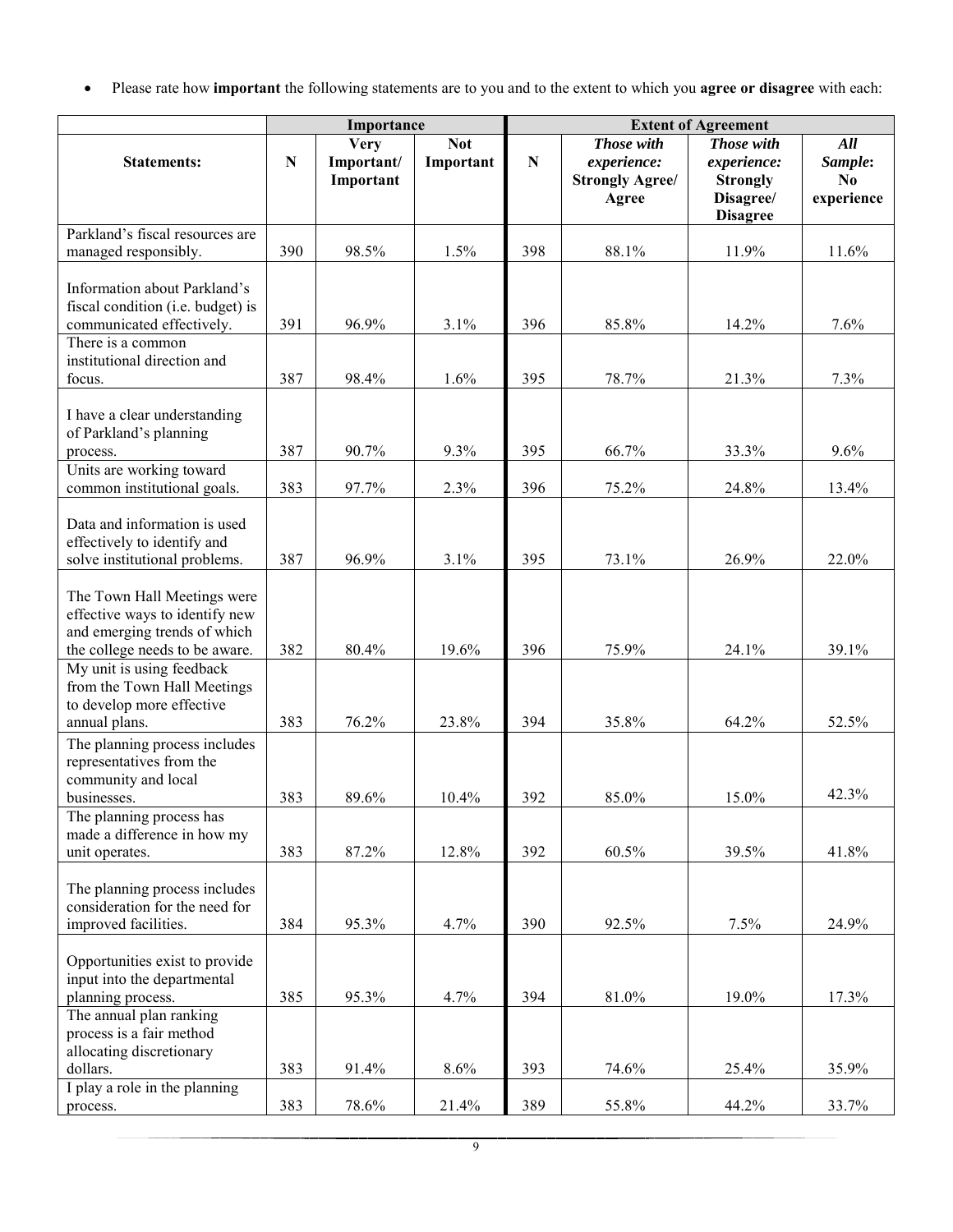**The open comments will not be publicly distributed for purposes of confidentiality. A summary of the comments by topic area/theme will be posted soon.** 

- What is the first thing that comes to mind when you think of Parkland? 303 total responses (66.4% response rate)
- What do you think are Parkland's top priorities? 286 total responses (62.7% response rate)
- Please provide feedback on your experiences, satisfaction, and suggestions you have had at Parkland. 206 total responses (45.1% response rate)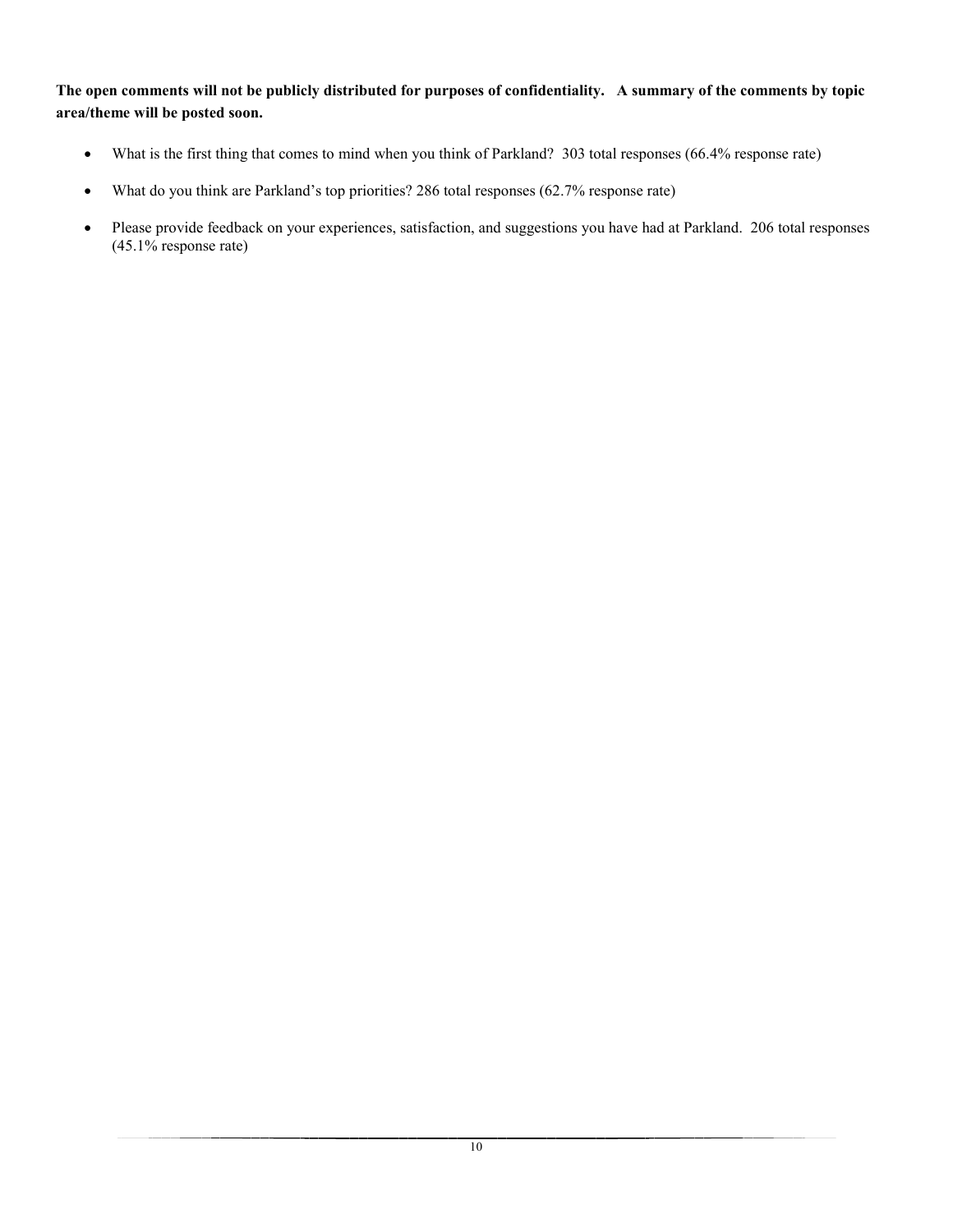|                                      | Complimentary    |         |            | <b>Neutral</b> |          |            |                | <b>Needs Improvement</b> |            | <b>Total</b>     |          |            |
|--------------------------------------|------------------|---------|------------|----------------|----------|------------|----------------|--------------------------|------------|------------------|----------|------------|
| <b>Topic</b>                         |                  | Percent | Percent of |                | Percent  | Percent of |                | Percent                  | Percent of |                  | Percent  | Percent of |
|                                      |                  | of      | Staff      |                | of       | Staff      |                | of                       | Staff      |                  | of       | Staff      |
|                                      | Count            | Topic   | Surveyed   | Count          | Topic    | Surveyed   | Count          | Topic                    | Surveyed   | Count            | Comments | Surveyed   |
| <b>Job Satisfaction Contributors</b> |                  |         |            |                |          |            |                |                          |            |                  |          |            |
| Commitment                           | $\mathfrak{Z}$   | 100.0%  | 0.7%       |                |          |            |                |                          |            | 3                | 1.0%     | 0.7%       |
| Community/Family/Friendliness        | 31               | 96.9%   | 6.8%       |                |          |            |                | 3.1%                     | 0.2%       | 32               | 10.6%    | 7.0%       |
| Diversity                            | $\mathbf{1}$     | 20.0%   | 0.2%       | 3              | $60.0\%$ | 0.7%       |                | 20.0%                    | 0.2%       | 5                | 1.7%     | 1.1%       |
| <b>Education</b>                     |                  |         |            |                |          |            |                |                          |            |                  |          |            |
| Accessibility                        | 9                | 90.0%   | 2.0%       |                | $10.0\%$ | 0.2%       |                |                          |            | 10               | 3.3%     | 2.2%       |
| Affordability                        | 22               | 100.0%  | 4.8%       |                |          |            |                |                          |            | $22\,$           | 7.3%     | 4.8%       |
| General                              | 5                | 38.5%   | 1.1%       | 8              | 61.5%    | 1.8%       |                |                          |            | 13               | 4.3%     | 2.9%       |
| Quality                              | 32               | 100.0%  | 7.0%       |                |          |            |                |                          |            | 32               | 10.6%    | 7.0%       |
| Environmental-General                | 18               | 64.3%   | 3.9%       | $\overline{2}$ | 7.1%     | 0.4%       | 8              | 28.6%                    | 1.8%       | 28               | 9.2%     | 6.1%       |
| Environmental-Physical               | 5                | 71.4%   | 1.1%       | 2              | 28.6%    | 0.4%       |                |                          |            | $\overline{7}$   | 2.3%     | 1.5%       |
| Faculty                              | $\boldsymbol{2}$ | 100.0%  | 0.4%       |                |          |            |                |                          |            | $\boldsymbol{2}$ | 0.7%     | 0.4%       |
| Opportunity/EEO                      | 16               | 100.0%  | 3.5%       |                |          |            |                |                          |            | 16               | 5.3%     | 3.5%       |
| Others (Other comments)              | $\overline{2}$   | 16.7%   | 0.4%       | 9              | 75.0%    | 2.0%       |                | 8.3%                     | 0.2%       | 12               | 4.0%     | 2.6%       |
| Parkland Administration              | $\mathbf{1}$     | 25.0%   | 0.2%       |                |          |            | 3              | 75.0%                    | 0.7%       | $\overline{4}$   | 1.3%     | 0.9%       |
| Place to Work                        | 36               | 87.8%   | 7.9%       | 4              | 9.8%     | 0.9%       | 1              | 2.4%                     | 0.2%       | 41               | 13.5%    | 9.0%       |
| Reputation/Place in Community        | 20               | 87.0%   | 4.4%       | 3              | 13.0%    | 0.7%       |                |                          |            | 23               | 7.6%     | 5.0%       |
| Salary/Benefits                      | $\,8\,$          | 100.0%  | 1.8%       |                |          |            |                |                          |            | 8                | 2.6%     | 1.8%       |
| Staff                                | $\overline{2}$   | 100.0%  | 0.4%       |                |          |            |                |                          |            | $\overline{2}$   | 0.7%     | 0.4%       |
| <b>Students</b>                      |                  |         |            |                |          |            |                |                          |            |                  |          |            |
| Concern for                          | 6                | 85.7%   | 1.3%       | -1             | 14.3%    | 0.2%       |                |                          |            | $\tau$           | 2.3%     | 1.5%       |
| General                              | $\overline{2}$   | 16.7%   | 0.4%       | 10             | 83.3%    | 2.2%       |                |                          |            | 12               | 4.0%     | 2.6%       |
| Self Improvement                     | 12               | 100.0%  | 2.6%       |                |          |            |                |                          |            | 12               | 4.0%     | 2.6%       |
| Underprepared                        |                  |         |            |                | 100.0%   | 0.2%       |                |                          |            | 1                | 0.3%     | 0.2%       |
| Teaching                             |                  | 33.3%   | 0.2%       | $\overline{c}$ | 66.7%    | 0.4%       |                |                          |            | $\mathfrak{Z}$   | 1.0%     | 0.7%       |
| Technology                           |                  |         |            |                |          |            |                | 100.0%                   | 0.2%       | 1                | 0.3%     | 0.2%       |
| Workload                             |                  |         |            |                |          |            | 4              | 100.0%                   | 0.9%       | 4                | 1.3%     | 0.9%       |
| Athletics                            |                  |         |            | 1              | 100.0%   | 0.2%       |                |                          |            | 1                | 0.3%     | 0.2%       |
| Budget/Fiscal                        |                  |         |            |                |          |            | $\overline{2}$ | 100.0%                   | 0.4%       | 2                | 0.7%     | 0.4%       |
| <b>TOTAL</b>                         | 234              | 77.2%   | 51.3%      | 47             | 15.5%    | $10.3\%$   | 22             | 7.3%                     | 4.8%       | 303              | 100.0%   | 66.4%      |

What is the first thing that comes to your mind when you think of Parkland?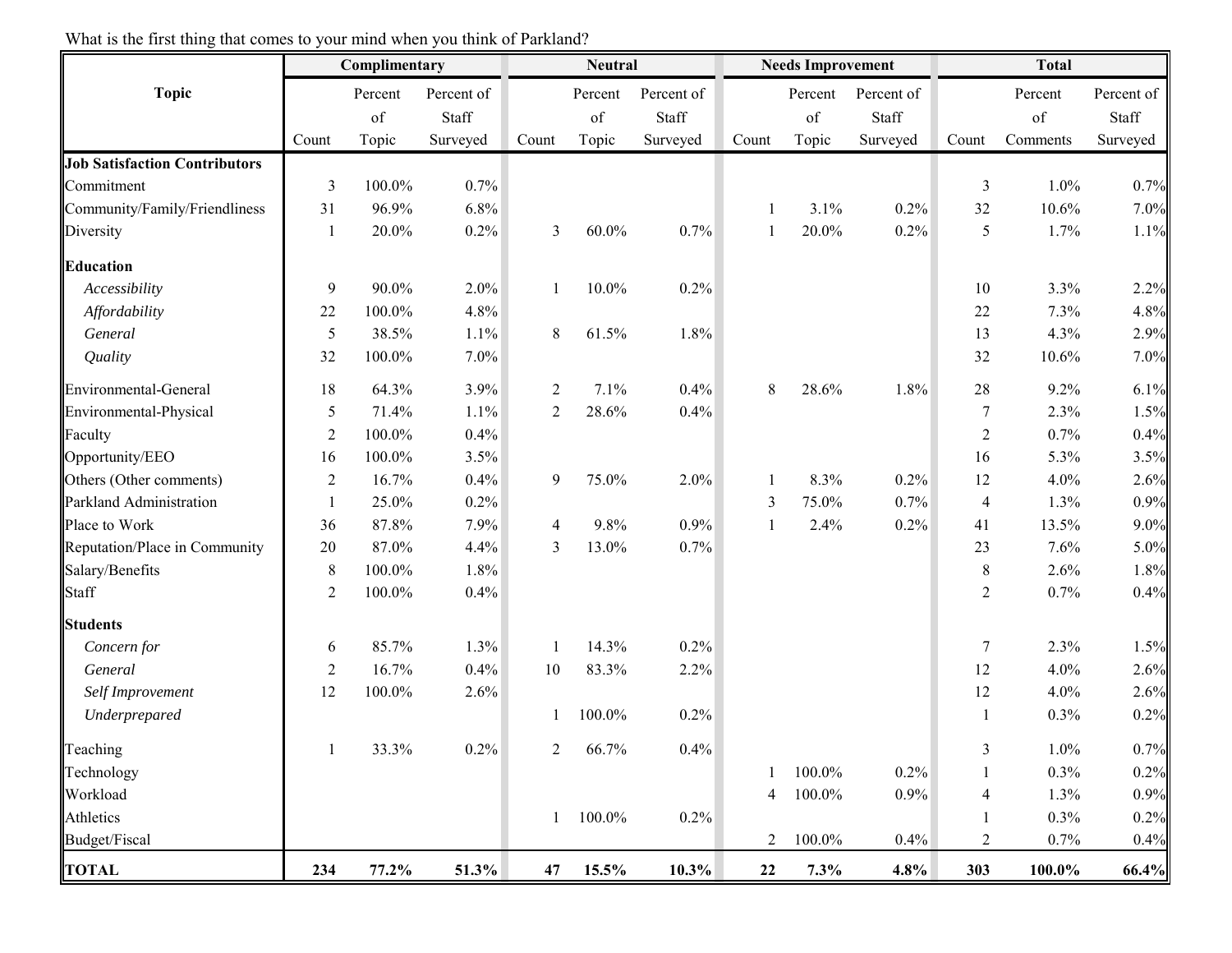| <b>Topic</b>                                                     | Count          | Percent | Rank           |
|------------------------------------------------------------------|----------------|---------|----------------|
| Accountability                                                   | 1              | $0.2\%$ | 25             |
| Accreditation/HLC                                                | 2              | 0.5%    | 24             |
| <b>Affordable Education</b>                                      | 34             | 7.8%    | $\overline{4}$ |
| Budget/Financial/Fiscal                                          | 31             | 7.1%    | 6              |
| Community Learning/Education/Engagement                          | 52             | 11.9%   | 1              |
| Developmental/Remedial Education                                 | 3              | 0.7%    | 22             |
| Distance/On-line Education                                       | 1              | 0.2%    | 25             |
| Diversity                                                        | 22             | $5.0\%$ | 9              |
| Facilities/Master Plan/Construction/Expansion                    | 25             | 5.7%    | 8              |
| Faculty/Staff Development and Training and Retention             | 16             | 3.7%    | 10             |
| <b>Increase Enrollment</b>                                       | $\,$ 8 $\,$    | 1.8%    | 14             |
| Job Placement/Career Services for Students                       | 1              | 0.2%    | 25             |
| Mission Statement/Core Values                                    | 8              | 1.8%    | 14             |
| New Technology/Datatel/Systems                                   | 5              | 1.1%    | 19             |
| Opportunity/Accessibility                                        | 14             | 3.2%    | 13             |
| Other                                                            | 15             | 3.4%    | 12             |
| PR/Reputation/Community View/Image                               | 16             | 3.7%    | 10             |
| <b>Quality Education</b>                                         | 26             | 6.0%    | 7              |
| Safe workplace and Environment/Safety                            | 4              | $0.9\%$ | 20             |
| Salary and Benefits                                              | 1              | $0.2\%$ | 25             |
| Sports/Athletics                                                 | 1              | 0.2%    | 25             |
| <b>Student Retention</b>                                         | 8              | 1.8%    | 14             |
| Student Success/Learning/Engagement                              | 43             | $9.9\%$ | 3              |
| <b>Students</b>                                                  | 48             | 11.0%   | 2              |
| Support Services                                                 | 3              | 0.7%    | 22             |
| Teaching/New Methods of Teaching/Education (in general)          | 32             | 7.3%    | 5              |
| Top Community College/Rank high                                  | $\overline{4}$ | $0.9\%$ | 20             |
| Transfer Opportunities to a Four year/ Articulation/Degree Audit | 6              | 1.4%    | 17             |
| <b>Vocational Training</b>                                       | 6              | 1.4%    | 17             |
| <b>TOTAL</b>                                                     | 436            | 100.0%  |                |

What do you think are Parkland's top priorities?

Notes:

(1)The total count exceeds the total number of people who responded to the question. This is because

of multiple "priorities" within many of the responses. When possible, responses were parsed by individual "priority." (2) Total responses: 286; Total who answered survey: 456; Total who answered question: 62.7%